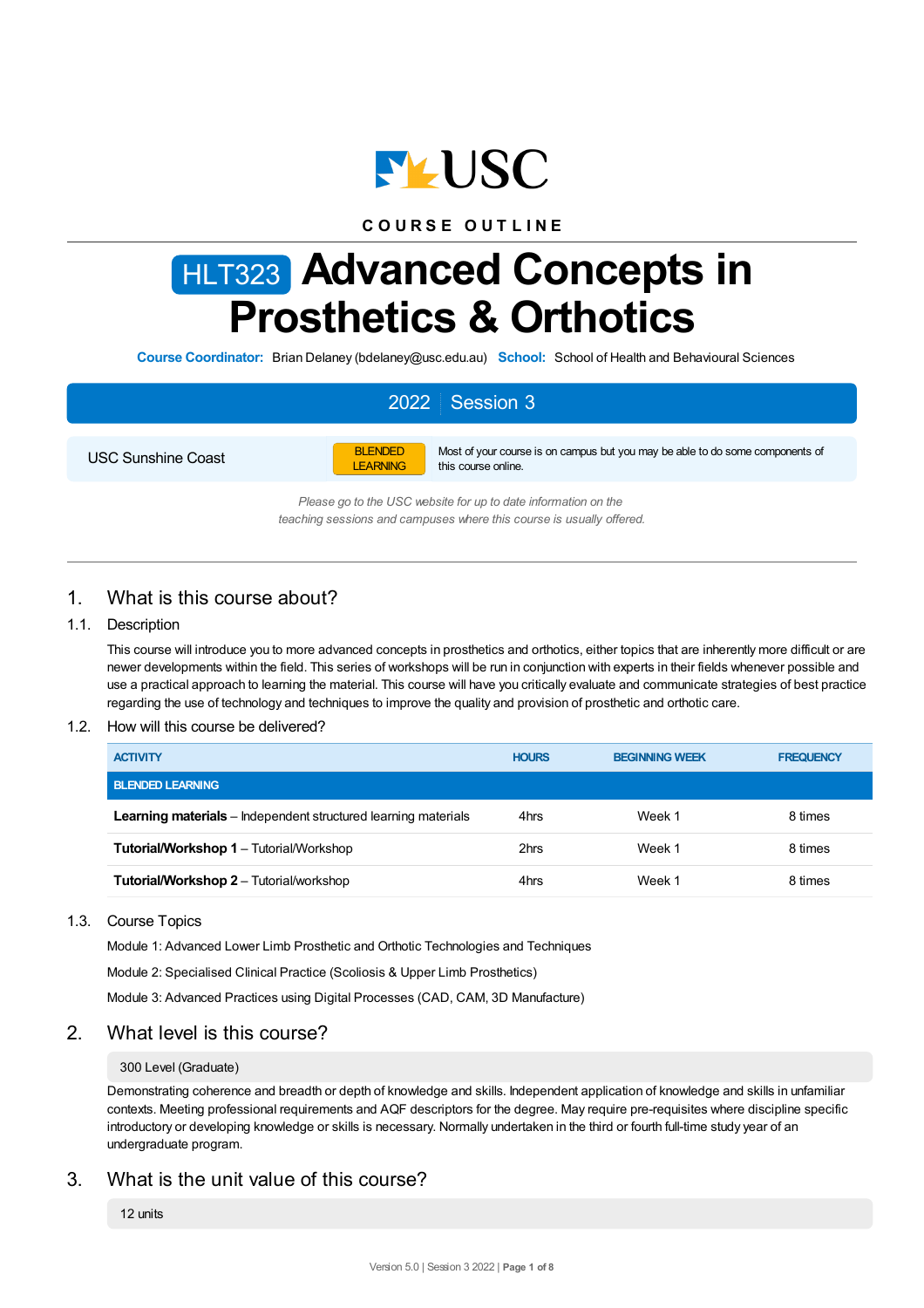## 4. How does this course contribute to my learning?

|                        | <b>COURSE LEARNING OUTCOMES</b><br>On successful completion of this course, you                                                                   | <b>GRADUATE QUALITIES MAPPING</b><br>Completing these tasks successfully will | PROFESSIONAL STANDARD MAPPING<br>The Australian Orthotic Prosthetic                                                                                                                                                                                                                                                                                                                                                                                                                                                                                                                                                             |
|------------------------|---------------------------------------------------------------------------------------------------------------------------------------------------|-------------------------------------------------------------------------------|---------------------------------------------------------------------------------------------------------------------------------------------------------------------------------------------------------------------------------------------------------------------------------------------------------------------------------------------------------------------------------------------------------------------------------------------------------------------------------------------------------------------------------------------------------------------------------------------------------------------------------|
| $\mathbf{1}$           | should be able to<br>Communicate effectively, based on<br>intended audience, to instruct others on<br>a new technique, technology, or concept.    | contribute to you becoming<br>Creative and critical thinker<br>Empowered      | <b>Association</b><br>1.1.7 - Provides prompt, accurate and<br>comprehensive information in clear terms<br>to enable the client and/or carer to male<br>am informed decision<br>1.1.8 - Uses all available resources to<br>enhance communication<br>6.1.1 - Undertakes independent learning<br>to further own knowledge and skills on a<br>continuous basis<br>6.1.2 - Shares skills and knowledge with<br>health professional colleagues and                                                                                                                                                                                   |
|                        |                                                                                                                                                   |                                                                               | students<br>6.1.5 - Offers constructive feedback and<br>assistance to other health professionals<br>6.2.1 - Assesses and critically analyses<br>sources of evidence<br>6.2.2 - Demonstrates a systematic<br>approach to analysis and decision making<br>6.2.4 - Demonstrates knowledge of new<br>techniques and technology relevant to<br>orthotics/prosthetics                                                                                                                                                                                                                                                                 |
| $\left 2\right\rangle$ | Critically examine new technologies,<br>techniques and/or knowledge in<br>prosthetics and orthotics and discuss<br>implications to clinical care. | Creative and critical thinker<br>Empowered                                    | 5.3.3 - Recognises where further training<br>is required to conduct competent practice<br>6.1.1 - Undertakes independent learning<br>to further own knowledge and skills on a<br>continuous basis<br>6.1.3 - Participates in health professional<br>training and research as opportunities<br>arise<br>6.2.1 - Assesses and critically analyses<br>sources of evidence<br>6.2.2 - Demonstrates a systematic<br>approach to analysis and decision making<br>6.2.4 - Demonstrates knowledge of new<br>techniques and technology relevant to<br>orthotics/prosthetics<br>6.2.5 - Critically and continuously<br>evaluates practice |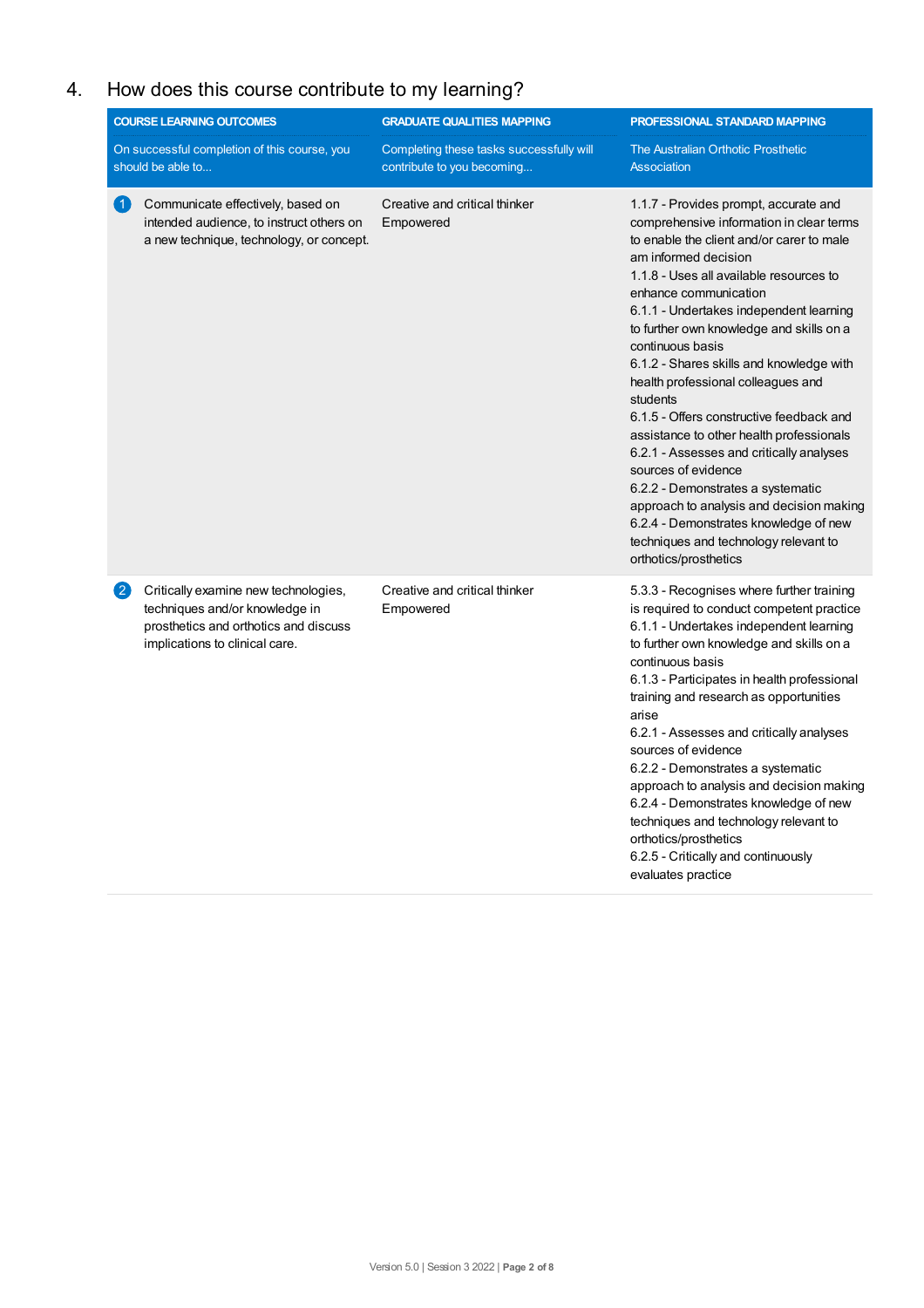| <b>COURSE LEARNING OUTCOMES</b><br><b>GRADUATE QUALITIES MAPPING</b><br>PROFESSIONAL STANDARD MAPPING<br>On successful completion of this course, you<br>Completing these tasks successfully will<br>The Australian Orthotic Prosthetic<br>should be able to<br>contribute to you becoming<br>Association<br>$\bf \overline{\bf 3}$<br>Provide a persuasive justification for<br>Creative and critical thinker<br>1.3.1 - Provides clinical justification for<br>improving client outcomes through<br>Sustainability-focussed<br>prescribed orthotic/prosthetic client<br>evidence-based prosthetic and orthotic<br>treatment<br>1.3.2 - Provides relevant information in<br>intervention strategies.<br>order to facilitate client access to care<br>2.1.1 - Identifies subjective and objective<br>information to enable development of an<br>appropriate orthotic/prosthetic care plan<br>2.1.2 - Selects assessment techniques,<br>outcome measures and other<br>tools/instruments based on evidence,<br>which are relevant to the client's<br>presentation<br>2.2.1 - Accesses and utilises evidence to<br>guide clinical decisions<br>2.3.2 - Considers the information<br>obtained, the client and/or carer's goals<br>and evidence when formulating treatment<br>options<br>details of the orthosis/prosthesis<br>prescription<br>2.3.8 - Selects appropriate outcome |  |                                                                                                     |
|-------------------------------------------------------------------------------------------------------------------------------------------------------------------------------------------------------------------------------------------------------------------------------------------------------------------------------------------------------------------------------------------------------------------------------------------------------------------------------------------------------------------------------------------------------------------------------------------------------------------------------------------------------------------------------------------------------------------------------------------------------------------------------------------------------------------------------------------------------------------------------------------------------------------------------------------------------------------------------------------------------------------------------------------------------------------------------------------------------------------------------------------------------------------------------------------------------------------------------------------------------------------------------------------------------------------------------------------------------------------------------|--|-----------------------------------------------------------------------------------------------------|
|                                                                                                                                                                                                                                                                                                                                                                                                                                                                                                                                                                                                                                                                                                                                                                                                                                                                                                                                                                                                                                                                                                                                                                                                                                                                                                                                                                               |  |                                                                                                     |
|                                                                                                                                                                                                                                                                                                                                                                                                                                                                                                                                                                                                                                                                                                                                                                                                                                                                                                                                                                                                                                                                                                                                                                                                                                                                                                                                                                               |  |                                                                                                     |
| 2.5.1 - Adheres to legislative and<br>organisational requirements for all<br>documentation<br>2.5.2 - Maintains legible, concise and<br>accurate documentation using<br>contemporary methods<br>4.2.3 - Prescribes and designs<br>orthosis/prosthesis to achieve optimal<br>outcomes within the approved budget for<br>client treatment<br>6.2.1 - Assesses and critically analyses<br>sources of evidence<br>6.2.2 - Demonstrates a systematic<br>6.2.3 - Integrates evidence and new<br>learning into practice to improve health<br>outcomes for clients                                                                                                                                                                                                                                                                                                                                                                                                                                                                                                                                                                                                                                                                                                                                                                                                                    |  | 2.3.6 - Determines and justifies the design<br>measures<br>approach to analysis and decision making |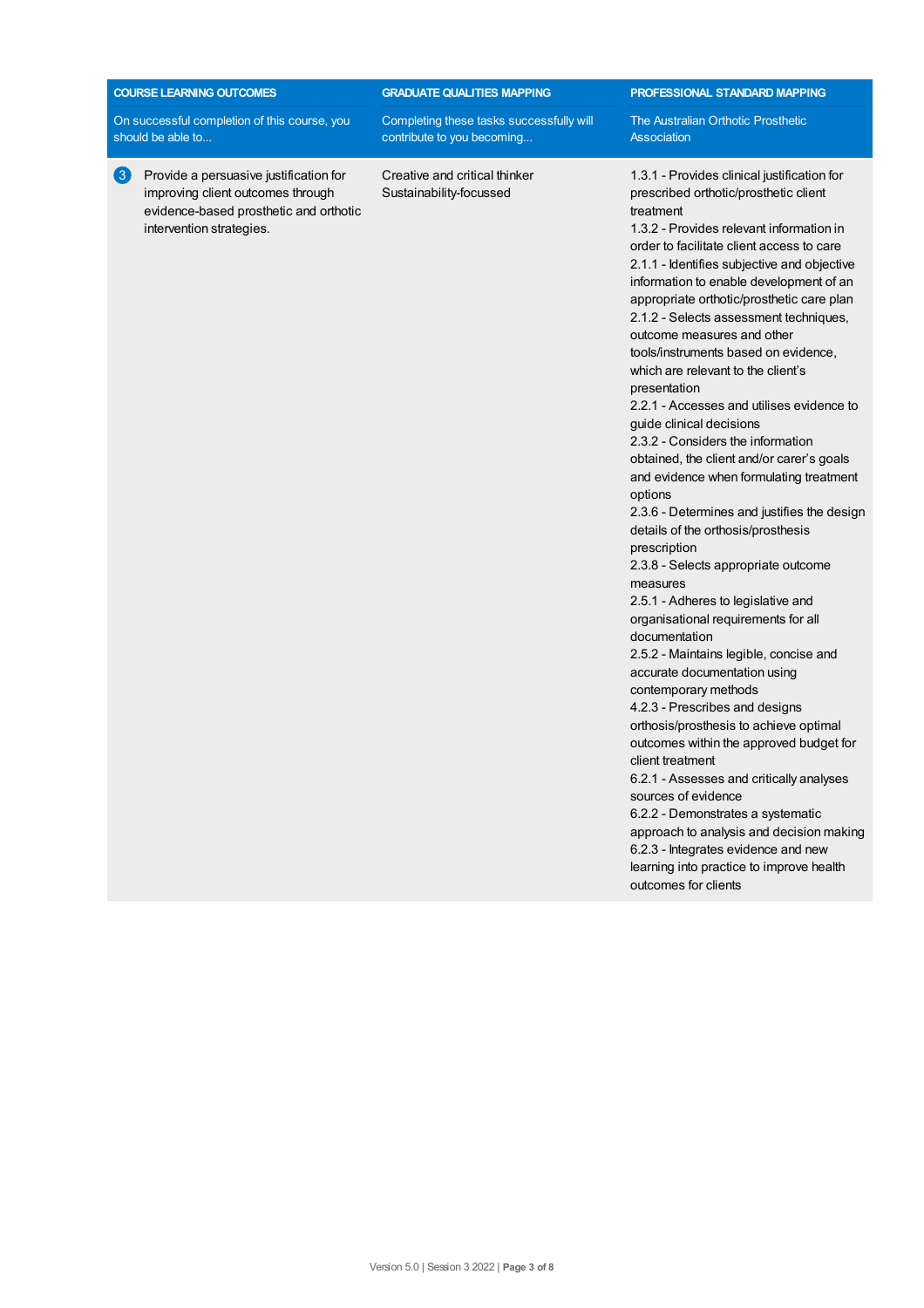|                                                                   | <b>COURSE LEARNING OUTCOMES</b>                                                                                                          | <b>GRADUATE QUALITIES MAPPING</b>                                      | PROFESSIONAL STANDARD MAPPING                                                                                                                                                                                                                                                                                                                                                                                                                                                                                                                                                                                                                                                                                                                                                                                                                                                                                                                                 |
|-------------------------------------------------------------------|------------------------------------------------------------------------------------------------------------------------------------------|------------------------------------------------------------------------|---------------------------------------------------------------------------------------------------------------------------------------------------------------------------------------------------------------------------------------------------------------------------------------------------------------------------------------------------------------------------------------------------------------------------------------------------------------------------------------------------------------------------------------------------------------------------------------------------------------------------------------------------------------------------------------------------------------------------------------------------------------------------------------------------------------------------------------------------------------------------------------------------------------------------------------------------------------|
| On successful completion of this course, you<br>should be able to |                                                                                                                                          | Completing these tasks successfully will<br>contribute to you becoming | The Australian Orthotic Prosthetic<br>Association                                                                                                                                                                                                                                                                                                                                                                                                                                                                                                                                                                                                                                                                                                                                                                                                                                                                                                             |
| -4                                                                | Evaluate and apply advanced clinical<br>theories, practices, technologies and<br>concepts to inform current and future<br>best practice. | Empowered                                                              | 1.2.3 - Establishes and maintains effective<br>working relationships with other health<br>professionals to enhance collaborative<br>practice and client access to care<br>1.2.4 - Actively participates within the<br>health professional team and seeks<br>opportunities to demonstrate professional<br>excellence<br>4.3.2 - Participates in audit processes and<br>quality improvement initiative<br>5.1.2 - Identifies workplace hazards and<br>acts to eliminate or reduce risks<br>6.1.2 - Shares skills and knowledge with<br>health professional colleagues and<br>students<br>6.2.1 - Assesses and critically analyses<br>sources of evidence<br>6.2.2 - Demonstrates a systematic<br>approach to analysis and decision making<br>6.2.3 - Integrates evidence and new<br>learning into practice to improve health<br>outcomes for clients<br>6.2.4 - Demonstrates knowledge of new<br>techniques and technology relevant to<br>orthotics/prosthetics |

6.2.5 - Critically and continuously

evaluates practice

## 5. Am Ieligible to enrol in this course?

Refer to the USC [Glossary](https://www.usc.edu.au/about/policies-and-procedures/glossary-of-terms-for-policy-and-procedures) of terms for definitions of "pre-requisites, co-requisites and anti-requisites".

5.1. Pre-requisites

HLT320 and enrolled in Program SC367 with a Prosthetics & Orthotics Extended Major

5.2. Co-requisites

Not applicable

5.3. Anti-requisites

Not applicable

- 5.4. Specific assumed prior knowledge and skills (where applicable) Clinical and technical skill in prosthetics and orthotics
- 6. How am Igoing to be assessed?
- 6.1. Grading Scale

## Standard Grading (GRD)

High Distinction (HD), Distinction (DN), Credit (CR), Pass (PS), Fail (FL).

## 6.2. Details of early feedback on progress

In week 2, you will take part in a series of simulations that will prepare you for Task 3 and provide feedback on your performance.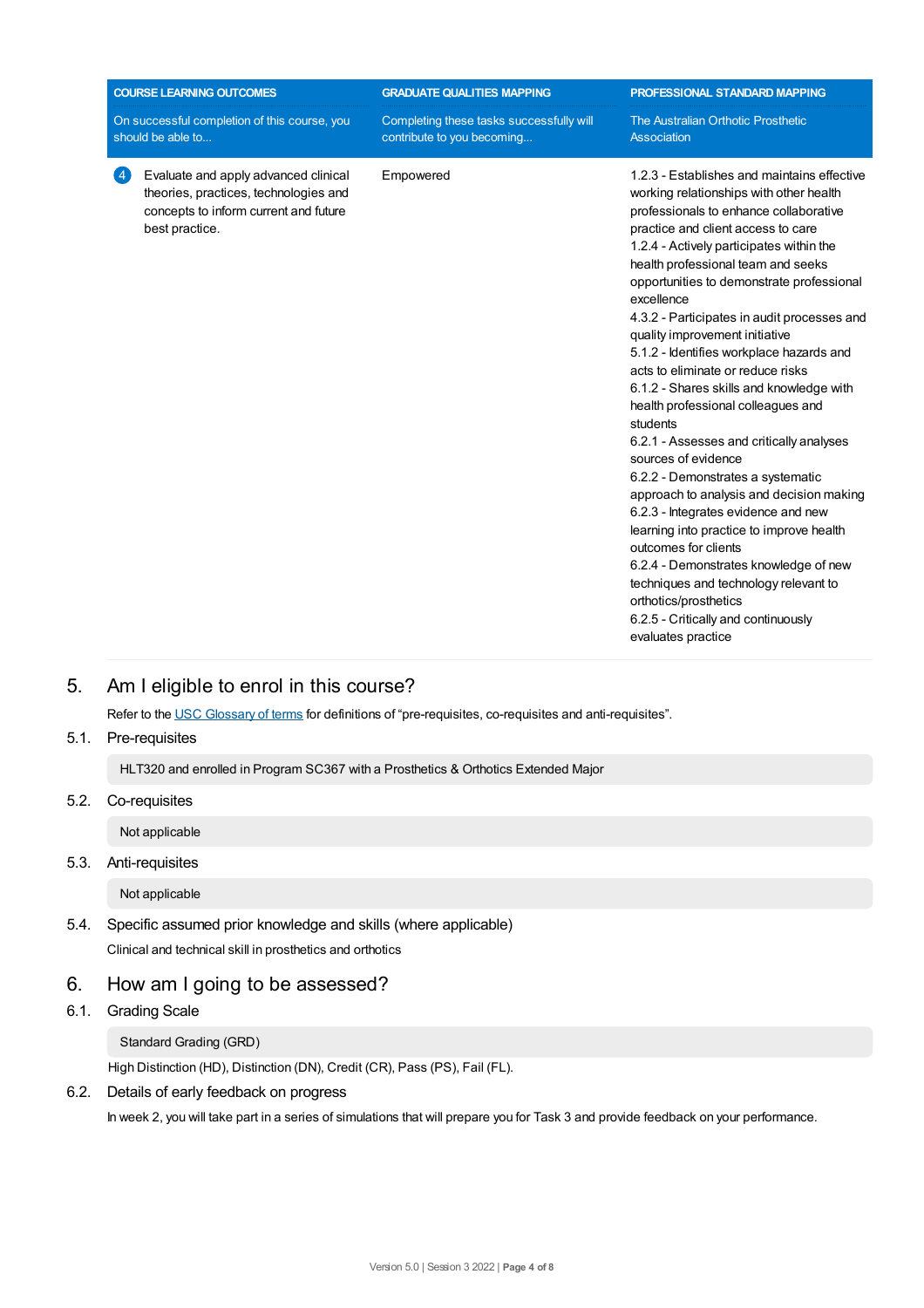## 6.3. Assessment tasks

| <b>DELIVERY</b><br><b>MODE</b> | <b>TASK</b><br>NO. | <b>ASSESSMENT</b><br><b>PRODUCT</b> | <b>INDIVIDUAL</b><br><b>OR GROUP</b> | <b>WEIGHTING</b><br>$\frac{9}{6}$ | <b>WHAT IS THE</b><br><b>DURATION /</b><br><b>LENGTH?</b> | <b>WHEN SHOULD I</b><br><b>SUBMIT?</b> | <b>WHERE SHOULD I</b><br><b>SUBMIT IT?</b>                      |
|--------------------------------|--------------------|-------------------------------------|--------------------------------------|-----------------------------------|-----------------------------------------------------------|----------------------------------------|-----------------------------------------------------------------|
| All                            | 1                  | <b>Written Piece</b>                | Individual                           | 40%                               | $1500$ words                                              | Week 4                                 | <b>Online Assignment</b><br>Submission with<br>plagiarism check |
| All                            | 2                  | Artefact - Creative                 | Individual                           | 20%                               | Poster                                                    | Week 7                                 | Online Submission                                               |
| All                            | 3                  | Examination                         | Individual                           | 40%                               | 120 minutes                                               | Week 8                                 | Online Test (Quiz)                                              |

## **All - Assessment Task 1:** Justification of Advanced Technologies

| <b>GOAL:</b>     |     | This task will have you respond, using current and appropriate literature, to a denial for advanced components/treatment<br>that you submitted for a client. The goal is to provide convincing evidence that the proposed treatment is the most<br>reasonable and necessary a client using evidence and solid clinical reasoning.                                                                                                            |                                     |  |  |  |  |
|------------------|-----|----------------------------------------------------------------------------------------------------------------------------------------------------------------------------------------------------------------------------------------------------------------------------------------------------------------------------------------------------------------------------------------------------------------------------------------------|-------------------------------------|--|--|--|--|
| <b>PRODUCT:</b>  |     | <b>Written Piece</b>                                                                                                                                                                                                                                                                                                                                                                                                                         |                                     |  |  |  |  |
| <b>FORMAT:</b>   |     | This task will have you complete a justification letter in response to a denial for use of an advanced technology for a client,<br>where the request for the use of a cheaper options is suggested. You will need to formulate a response that justifies the<br>proposed prescription using evidence-based practice concepts.<br>You will need to discuss the various options and supporting literature. Format will be presented on Canvas. |                                     |  |  |  |  |
| <b>CRITERIA:</b> |     |                                                                                                                                                                                                                                                                                                                                                                                                                                              |                                     |  |  |  |  |
|                  | No. |                                                                                                                                                                                                                                                                                                                                                                                                                                              | <b>Learning Outcome</b><br>assessed |  |  |  |  |
|                  | 1   | Use of Evidence and Literature                                                                                                                                                                                                                                                                                                                                                                                                               | 026                                 |  |  |  |  |
|                  | 2   | <b>Critical Examination of Literature</b>                                                                                                                                                                                                                                                                                                                                                                                                    | $(2)$ $(3)$                         |  |  |  |  |
|                  | 3   | <b>Presentation of Artefact</b>                                                                                                                                                                                                                                                                                                                                                                                                              | (1)                                 |  |  |  |  |
|                  | 4   | Justification of Prescription                                                                                                                                                                                                                                                                                                                                                                                                                | 26                                  |  |  |  |  |
|                  | 5   | Academic Professionalism                                                                                                                                                                                                                                                                                                                                                                                                                     | 113                                 |  |  |  |  |
|                  |     |                                                                                                                                                                                                                                                                                                                                                                                                                                              |                                     |  |  |  |  |

## **All - Assessment Task 2:** Infographic on Advance Practice

| <b>GOAL:</b>    | This task will have you prepare an infographic to present to a specified audience that provides information (research, use,<br>etc.) on an area of advanced practice (digital technologies) within P&O.                                                                                                                                      |
|-----------------|----------------------------------------------------------------------------------------------------------------------------------------------------------------------------------------------------------------------------------------------------------------------------------------------------------------------------------------------|
| <b>PRODUCT:</b> | Artefact - Creative                                                                                                                                                                                                                                                                                                                          |
| <b>FORMAT:</b>  | You will be required to produce a one-page infographic poster on an area of advanced practice that will be presented to<br>your targeted audience (allied health professionals, consumers, etc.).                                                                                                                                            |
|                 | The infographic will need to introduce the audience to how technologies are being incorporated into a particular treatment<br>area in P&O and provide an overview of how it is currently being used, the evidence related to its use and discuss<br>challenges and benefits of the technologies for your target audience and treatment area. |
|                 | More details are provided on Canvas.                                                                                                                                                                                                                                                                                                         |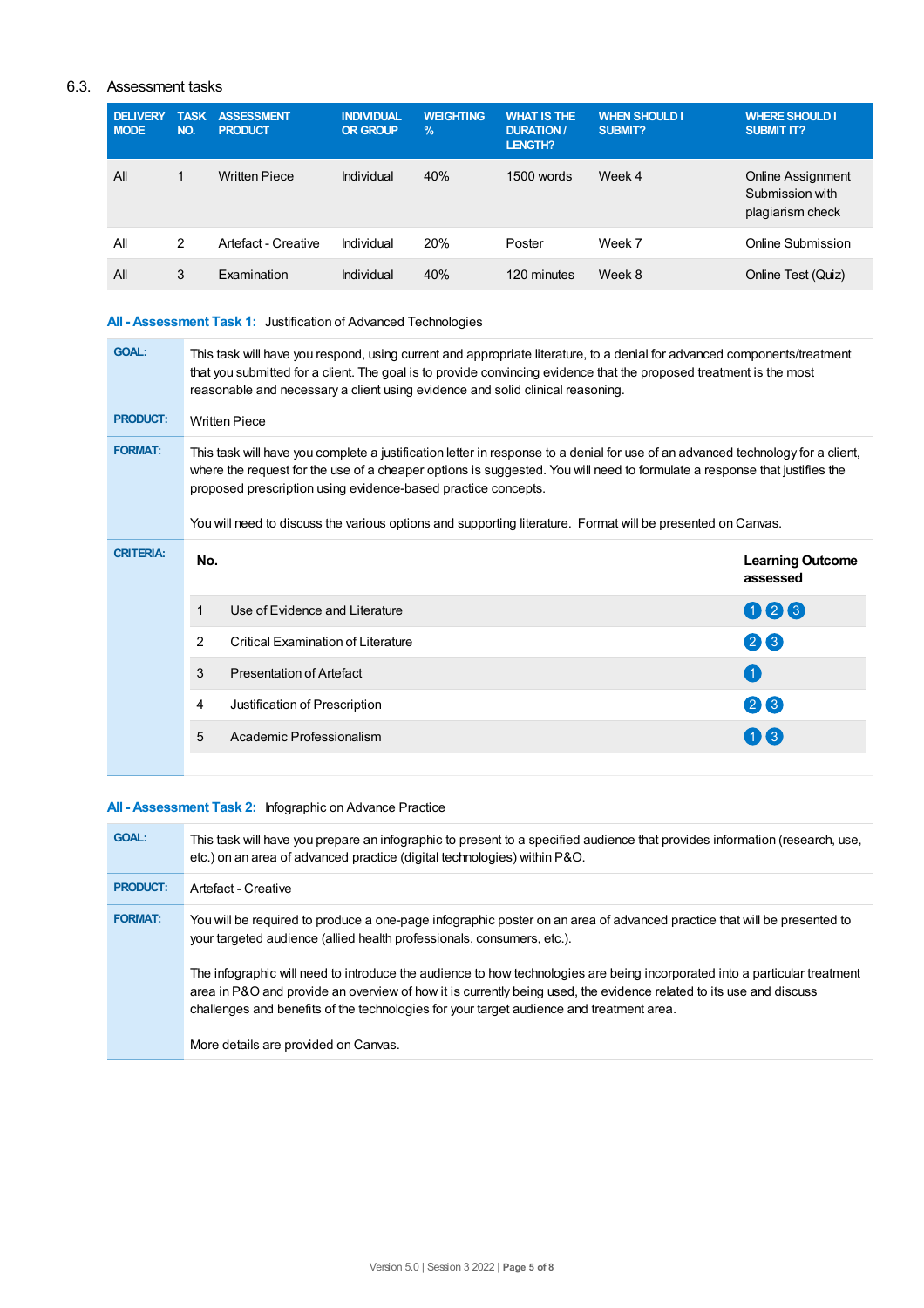| <b>CRITERIA:</b> | No. |                                                     | <b>Learning Outcome</b><br>assessed |
|------------------|-----|-----------------------------------------------------|-------------------------------------|
|                  | 1   | Quality of design of the resource                   | 00                                  |
|                  | 2   | Clarity of information and presentation to audience | 00                                  |
|                  | 3   | Accuracy of information and presentation            | 24                                  |
|                  | 4   | Use of literature                                   | $\left( 2\right)$                   |
|                  | 5   | Professionalism                                     | 00                                  |
|                  |     |                                                     |                                     |

## **All - Assessment Task 3:** Final Examination

| <b>GOAL:</b>     |     | The final examination will test your knowledge of the topics presented within the session and how they relate to clinical<br>care of evidence based practice.             |                                     |
|------------------|-----|---------------------------------------------------------------------------------------------------------------------------------------------------------------------------|-------------------------------------|
| <b>PRODUCT:</b>  |     | <b>Examination</b>                                                                                                                                                        |                                     |
| <b>FORMAT:</b>   |     | The final examination will consist of multiple choice, T/F, short answer questions on the topics presented in the course and<br>will include long answer/essay questions. |                                     |
| <b>CRITERIA:</b> | No. |                                                                                                                                                                           | <b>Learning Outcome</b><br>assessed |
|                  |     | Professionalism                                                                                                                                                           | $\left( 3\right) 4$                 |
|                  | 2   | Accuracy of written answers to assigned task                                                                                                                              | 264                                 |
|                  |     |                                                                                                                                                                           |                                     |

## 7. Directed study hours

A 12-unit course will have total of 150 learning hours which will include directed study hours (including online if required), self-directed learning and completion of assessable tasks. Directed study hours may vary by location. Student workload is calculated at 12.5 learning hours per one unit.

## 8. What resources do I need to undertake this course?

Please note: Course information, including specific information of recommended readings, learning activities, resources, weekly readings, etc. are available on the course Canvas site– Please log in as soon as possible.

## 8.1. Prescribed text(s) or course reader

Please note that you need to have regular access to the resource(s) listed below. Resources may be required or recommended.

| <b>REQUIRED?</b> | <b>AUTHOR</b>                                                               | <b>YEAR TITLE</b> |                                                  | <b>EDITION</b> | <b>PUBLISHER</b> |
|------------------|-----------------------------------------------------------------------------|-------------------|--------------------------------------------------|----------------|------------------|
| Required         | Kevin C. Chui, Sheng-<br>Che Yen, Milagros<br>Jorge, Michelle M.<br>Lusardi |                   | 2019 Orthotics and Prosthetics in Rehabilitation | 4th            | Saunders         |

## 8.2. Specific requirements

You will be required to wear Program uniform (available from USC Marketing), Student name badge, Student ID, approved pants, and closed toe shoes during client and/or professional guest encounters.

## 9. How are risks managed in this course?

Risk assessments have been performed for all laboratory classes and a moderate level of health and safety risk exists. Moderate risks are those associated with laboratory work such as working with chemicals and hazardous substances. You will be required to undertake laboratory induction training and it is also your responsibility to review course material, search online, discuss with lecturers and peers and understand the health and safety risks associated with your specific course of study and to familiarise yourself with the University's general health and safety principles by reviewing the online [induction](https://online.usc.edu.au/webapps/blackboard/content/listContentEditable.jsp?content_id=_632657_1&course_id=_14432_1) training for students, and following the instructions of the University staff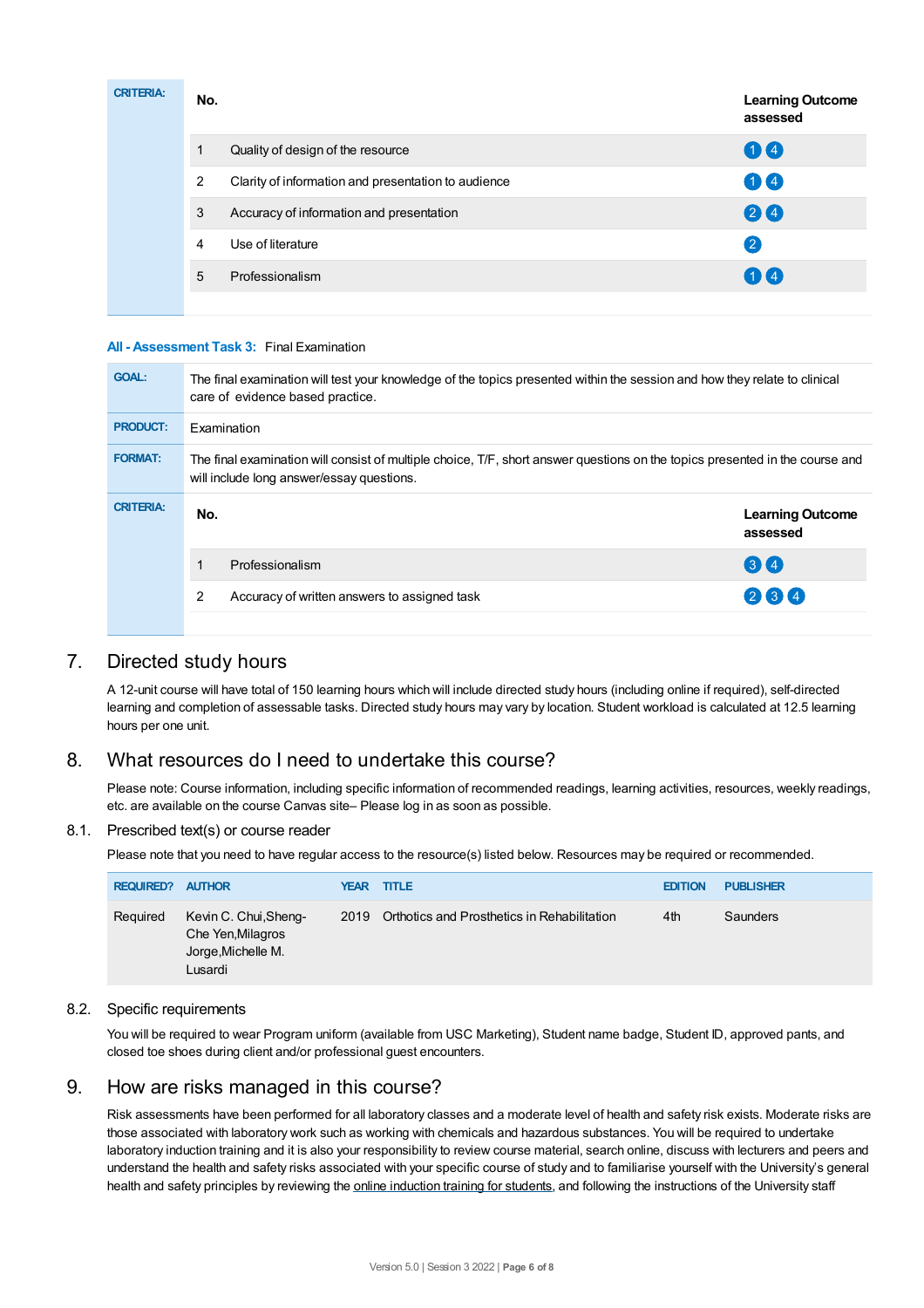## 10. What administrative information is relevant to this course?

## 10.1. Assessment: Academic Integrity

Academic integrity is the ethical standard of university participation. It ensures that students graduate as a result of proving they are competent in their discipline. This is integral in maintaining the value of academic qualifications. Each industry has expectations and standards of the skills and knowledge within that discipline and these are reflected in assessment.

Academic integrity means that you do not engage in any activity that is considered to be academic fraud; including plagiarism, collusion or outsourcing any part of any assessment item to any other person. You are expected to be honest and ethical by completing all work yourself and indicating in your work which ideas and information were developed by you and which were taken from others. You cannot provide your assessment work to others.You are also expected to provide evidence of wide and critical reading, usually by using appropriate academic references.

In order to minimise incidents of academic fraud, this course may require that some of its assessment tasks, when submitted to Canvas, are electronically checked through Turnitin. This software allows for text comparisons to be made between your submitted assessment item and all other work to which Turnitin has access.

## 10.2. Assessment: Additional Requirements

Eligibility for Supplementary Assessment

- Your eligibility for supplementary assessment in a course is dependent of the following conditions applying:
- a. The final mark is in the percentage range 47% to 49.4%
- b. The course is graded using the Standard Grading scale
- c. You have not failed an assessment task in the course due to academic misconduct

#### 10.3. Assessment: Submission penalties

Late submission of assessment tasks may be penalised at the following maximum rate:

- 5% (of the assessment task's identified value) per day for the first two days from the date identified as the due date for the assessment task.

- 10% (of the assessment task's identified value) for the third day - 20% (of the assessment task's identified value) for the fourth day and subsequent days up to and including seven days from the date identified as the due date for the assessment task.

- A result of zero is awarded for an assessment task submitted after seven days from the date identified as the due date for the assessment task. Weekdays and weekends are included in the calculation of days late. To request an extension you must contact your course coordinator to negotiate an outcome.

#### 10.4. SafeUSC

USC is committed to a culture of respect and providing a safe and supportive environment for all members of our community. For immediate assistance on campus contact SafeUSC by phone: 07 [5430](tel:07%205430%201168) 1168 or using the [SafeZone](https://www.safezoneapp.com) app. For general enquires contact the SafeUSC team by phone 07 [5456](tel:07%205456%203864) 3864 or email [safe@usc.edu.au](mailto:safe@usc.edu.au).

The SafeUSC Specialist Service is a Student Wellbeing service that provides free and confidential support to students who may have experienced or observed behaviour that could cause fear, offence or trauma. To contact the service call 07 [5430](tel:07%205430%201226) 1226 or email [studentwellbeing@usc.edu.au](mailto:studentwellbeing@usc.edu.au).

## 10.5. Study help

For help with course-specific advice, for example what information to include in your assessment, you should first contact your tutor, then your course coordinator, if needed.

If you require additional assistance, the Learning Advisers are trained professionals who are ready to help you develop a wide range of academic skills. Visit the Learning [Advisers](https://www.usc.edu.au/current-students/student-support/academic-and-study-support/learning-advisers) web page for more information, or contact Student Central for further assistance: +61 7 5430 2890 or [studentcentral@usc.edu.au](mailto:studentcentral@usc.edu.au).

## 10.6. Wellbeing Services

Student Wellbeing provide free and confidential counselling on a wide range of personal, academic, social and psychological matters, to foster positive mental health and wellbeing for your academic success.

To book a confidential appointment go to [Student](https://studenthub.usc.edu.au/) Hub, email [studentwellbeing@usc.edu.au](mailto:studentwellbeing@usc.edu.au) or call 07 5430 1226.

#### 10.7. AccessAbility Services

Ability Advisers ensure equal access to all aspects of university life. If your studies are affected by a disability, learning disorder mental health issue, injury or illness, or you are a primary carer for someone with a disability or who is considered frail and aged, [AccessAbility](https://www.usc.edu.au/learn/student-support/accessability-services/documentation-requirements) Services can provide access to appropriate reasonable adjustments and practical advice about the support and facilities available to you throughout the University.

To book a confidential appointment go to [Student](https://studenthub.usc.edu.au/) Hub, email [AccessAbility@usc.edu.au](mailto:AccessAbility@usc.edu.au) or call 07 5430 2890.